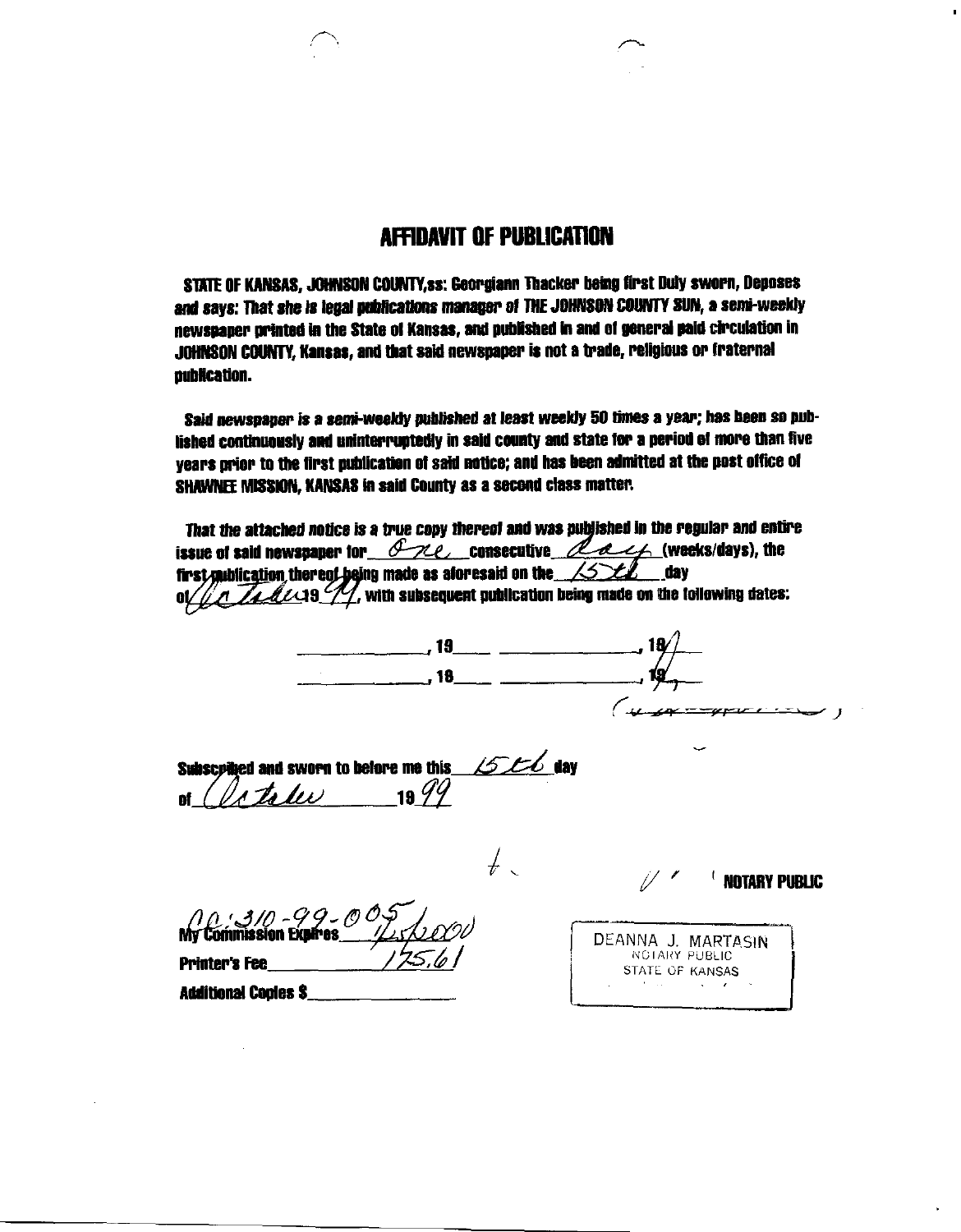### First published in The Johnson County Sun, F.

### CITY OF OVERLAND PARK, KANSAS

#### **NOTICE TO BIDDERS**

, October 15, 1999

 $101.3$ .<br>Breithin Albert

la o h

 $\mathbb{R}^n$  , and  $\mathbb{R}^n$ 

 $\mathbb{S}$  ,  $\mathbb{P}^m$ 

P H WHE

**. "病"。** (189)

一位

and the last of

Rev. 09/13/95

Sealed bids for 1999 Intersection Improvements consisting of Part "A" (119" Street & Outvira<br>and 119<sup>th</sup> Street & Switzer) and Part "B" (95<sup>th</sup> Street & Metcalf Avenue) will be received by<br>the City of Overland Park, Kansa the City of Oretain Fax, Kansas, at the Ohioe of the City Ciera, City Hall, about Saint Fe Dirve,<br>Overland Park, Kansas, until 2:00 p.m. local time on **Tuesday. November 16, 1999**. At that time<br>all scaled bids will be tran unonened.

This project consists of two sets of plans and two sets of specifications. A Bid must be submitted<br>for both Part "A" and Part "B" in order to be considered a complete and valid bid. All bids (both<br>Part "A" and Part "B") s Part "B". This amount is not refundable.

CONTRACTORS SHOULD READ AND BE FULLY FAMILIAR WITH ALL CONTRACT DOCUMENTS BEFORE SUBMITING A BID. IN SUBMITING A BID, THE BIDDER WARRANTS THAT IT HAS READ THE CONTRACT DOCUMENTS AND IS FULLY FAMILIAR THEREWITH AND THAT IT INFORM ITSELF AS TO ALL EXISTING CONDITIONS AND LIMITATIONS AND SHALL INCLUDE IN ITS BID A SUM TO COVER THE COST OF ALL ITEMS OF THE WORK.

Should a bidder find "defects" as defined in paragraph GC-2. of the General Conditions, it shall selection of City. Changes follow the protectures outlined in paragraph GC-3. to bring same to the attention of City. Changes

All bidders shall verify that they have considered all written addenda. Neither the City nor the

Any written addenda issued during the time of bidding shall be covered and included in the bid.<br>There will be no clarifications or exceptions allowed on the Bid. Bids are for a total bid package, total contract price.

Pids shall be made upon the form provided in ink or typewritten. Numbers shall be stated both in<br>writing and in figures; the signature shall be long hand; and the complete form shall be without<br>alteration or erasure. On al bid" on the bid form is required.

No oral, telegraphic, facsimile or telephonic bids or alterations will be cons

The following items must be included in the sealed envelope with the bid:

**Bid**  $a.$ 

"谢谢" "演唱话! 学 日美 以 See a str ਾਂ ਭਾਰੀ ਸਾਂ

that a rual la

503 代/數) 5%

Y TAN ENGLAND

240 期限的人

s Chairs Wart

- 5% Bid Security--Bid Bond, Cashier's Check or Certified Check (See below.) b.
	-
	-
	-
	- 3% Bid Security--Bid Bond, Cashier's Check or Certified Check (See below.)<br>
	Signed Documents (KDOT Certifications)<br>
	 Certification Noncollusion & History of Debarment<br>
	 Certification Federal Funds for Lobbying<br>
	 Req
		-

Each bidder shall file with its bid a bid bond, a cashier's check or a certified check drawn on any Each bidder shall file with its bid a bid bond, a cashier's check or a certified check drawn on any acceptable bank, made payable to the City of Overland Park, Kansas, in an amount of not less than five percent  $(S\%)$  of t

In the event the successful bidder is unable to execute the Contract, for whatever reason, City may exercise its legal prerogatives, including, but not limited to, enforcement of its rights as to the bid security.

The City reserves the right to accept or reject any and all bids and to waive any technicalities or<br>irregularities therein. Bids may be modified or withdrawn by written request of the bidder received<br>in the office of the C RESPONSE TO THIS INVITATION SHALL CONSTITUTE AN AGREEMENT OF THE BIDDER TO THESE CONDITIONS.

 $N-2$ 

A Pre-Bid Conference will not be held for this project

Publish: Kansas Register

 $(21307 - 1)$ 

**Overland Park Sun** 

Thursday - October 14, 1999 Friday - October 15, 1999